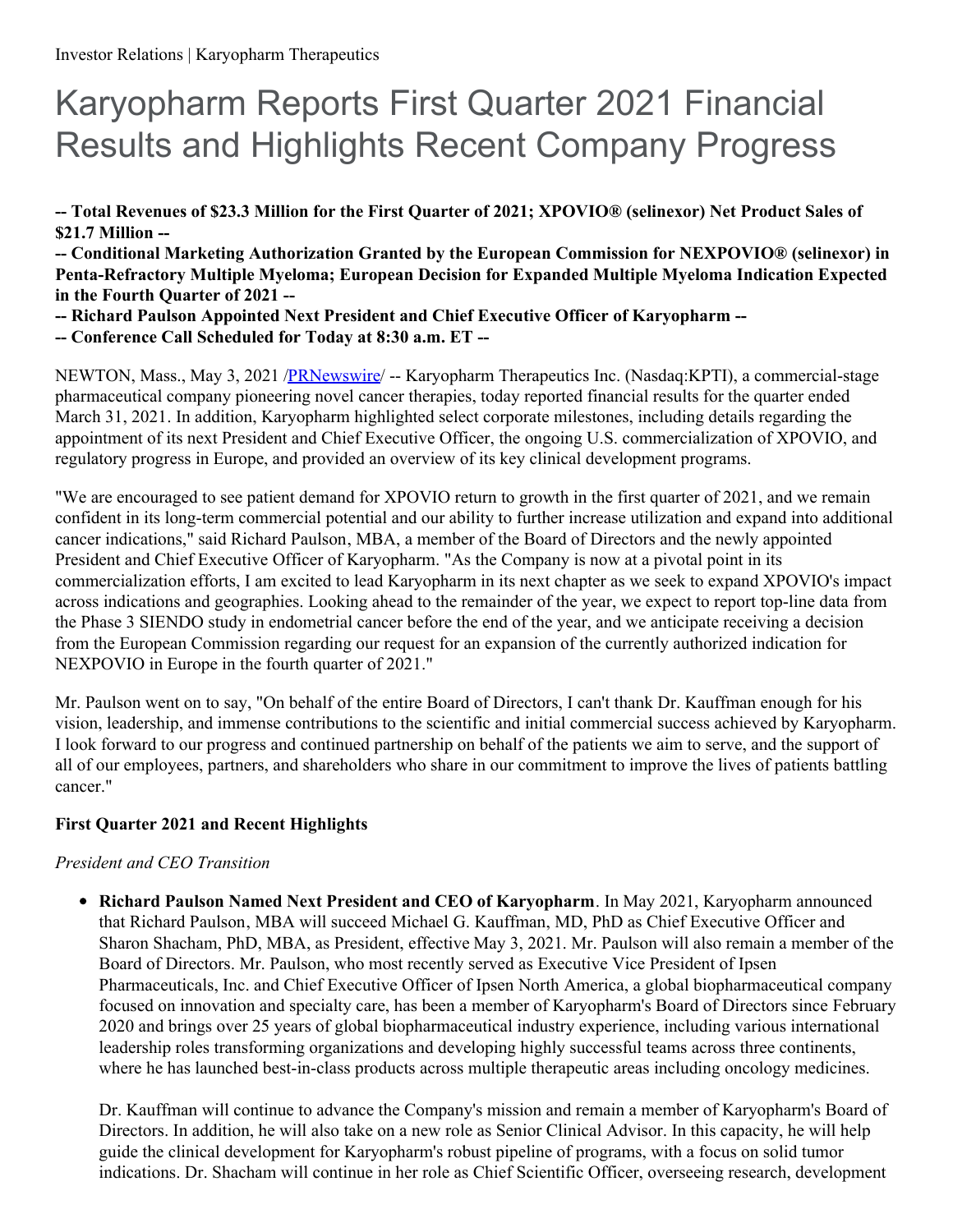and regulatory affairs.

#### *XPOVIO in Hematologic Malignancies*

**XPOVIO U.S. Commercialization.** XPOVIO is approved in the U.S. for three indications; i) in combination with Velcade® (bortezomib) and dexamethasone for the treatment of patients with multiple myeloma after at least one prior therapy; ii) in combination with dexamethasone for the treatment of patients with heavily pretreated multiple myeloma; and iii) as a monotherapy for the treatment of patients with relapsed or refractory diffuse large B-cell lymphoma.

During the first quarter of 2021, XPOVIO generated net product sales of \$21.7 million, representing a 7% increase as compared to the fourth quarter of 2020 and a 35% increase as compared to the first quarter of 2020. Net sales for the first quarter of 2021 were largely driven by prescription demand from both academic and community-based oncologists for patients with multiple myeloma. Approximately 1,170 XPOVIO prescriptions were filled in the first quarter of 2021 as compared to approximately 1,000 prescriptions in the fourth quarter of 2020, representing a 17% increase in patient demand from the prior quarter. Further, over 160 new physician prescribing accounts were added in the first quarter of 2021, which included physicians treating both myeloma and diffuse large B-cell lymphoma (DLBCL). Additionally, prescription demand in the first quarter of 2021 was the highest generated since XPOVIO's initial accelerated FDA approval in July 2019.

- **European Commission (EC) Grants Conditional Marketing Authorization for NEXPOVIO to treat Penta-Refractory Multiple Myeloma.** In March 2021, the EC granted conditional marketing authorization for NEXPOVIO in combination with dexamethasone for the treatment of multiple myeloma in adult patients who have received at least four prior therapies and whose disease is refractory to at least two proteasome inhibitors, two immunomodulatory agents, and an anti-CD38 monoclonal antibody, and who have demonstrated disease progression on the last therapy. Under the provisions of conditional marketing authorization by the EC, continued authorization for this indication is contingent upon verification and description of clinical benefit in a confirmatory trial and is subject to additional monitoring. An EC marketing authorization through the centralized procedure is valid in all 27 European Union member countries, as well as the European Economic Area countries of Iceland, Liechtenstein and Norway.
- **European Medicines Agency (EMA) Validates Type II Variation Marketing Authorization Application.** In April 2021, the EMA validated Karyopharm's Type II Variation Marketing Authorization Application for NEXPOVIO in combination with Velcade® and dexamethasone for the treatment of adult patients with multiple myeloma. Included in the application are the positive results from the pivotal Phase 3 BOSTON study, which evaluated once-weekly NEXPOVIO in combination with once-weekly Velcade® and low-dose dexamethasone (SVd) compared to standard twice-weekly Velcade plus low-dose dexamethasone (Vd) in patients with multiple myeloma who have received one to three prior lines of therapy. This new application is being reviewed by the Committee for Medicinal Products for Human Use (CHMP), which will issue an opinion to the European Commission regarding the potential approval for this expanded indication. Karyopharm expects this review to be completed in the fourth quarter of 2021.
- **First Patient Dosed in Phase 2/3 Confirmatory Study in DLBCL**. In February 2021, the first patient was dosed in the Phase 2/3 XPORT-DLBCL-030 study of XPOVIO in patients with DLBCL. As part of XPOVIO's accelerated approval in DLBCL, XPORT-DLBCL-030 study will serve as the confirmatory study for this indication. This study will assess the effect of XPOVIO or placebo added to a standard backbone immunochemotherapy of rituximab gemcitabine-dexamethasone-platinum (R-GDP) in patients who have had one to three prior treatments for DLBCL.
- **New Clinical Data to be Presented at 2021 American Society of Clinical Oncology (ASCO) Annual Meeting.**

Nine abstracts highlighting data from hematologic malignancy studies will be presented at the upcoming 2021 ASCO Annual Meeting taking place June 4-8, 2021.

**Continued Progress Towards the International Expansion of XPOVIO**. In February 2021, the Israeli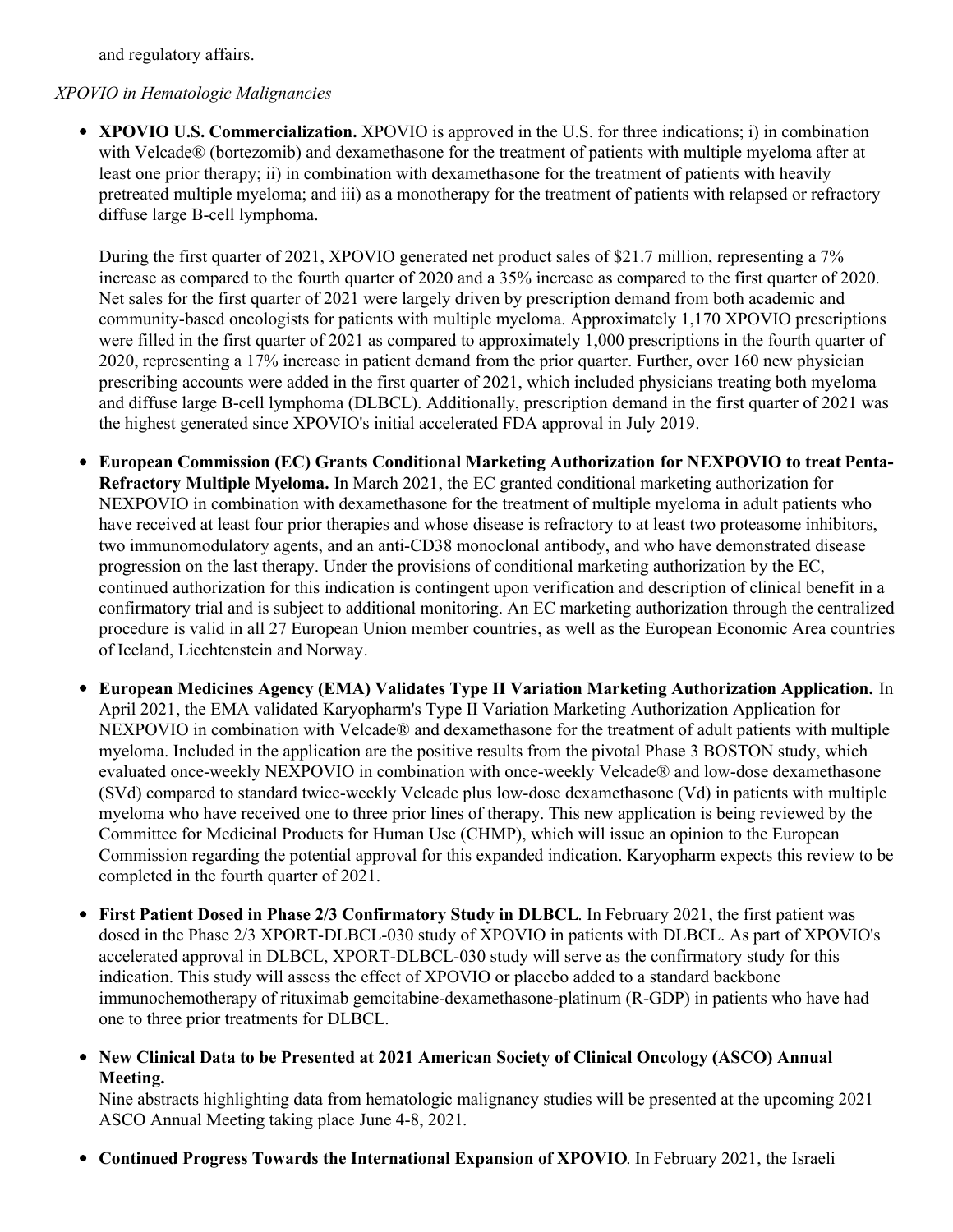Ministry of Health, Israel's regulatory agency responsible for the approval of new medicines, issued a principal approval letter for XPOVIO as a treatment for patients with either multiple myeloma or diffuse large B-cell lymphoma.

## *XPOVIO in Development for Solid Tumors*

- **Phase 3 SIENDO Study on Track to Report Top-Line Data in 2021.** The SIENDO study is an ongoing multicenter, blinded, placebo-controlled, randomized Phase 3 study evaluating the efficacy and safety for frontline maintenance therapy with XPOVIO in patients with advanced or recurrent endometrial cancer. Participants with primary stage IV or recurrent disease who had a partial or complete response after a single line of at least 12 weeks of standard taxane-platinum combination chemotherapy are randomized in a 2:1 manner to receive either maintenance therapy of 80mg of XPOVIO taken once per week or placebo, until disease progression. Top-line data from the SIENDO study is expected in the fourth quarter of 2021.
- **New Data From Phase 3 SEAL Study Published in** *Future Oncology***.** In April 2021, new Health-Related Quality of Life (HRQoL) data from the SEAL study, which evaluated XPOVIO in advanced unresectable dedifferentiated liposarcoma, were published online in *Future Oncology*. The data demonstrated that treatment with selinexor showed several clinical advantages compared to placebo, including reduction in pain, longer time to marked clinical deterioration of pain and longer median time to next treatment.

## **New Clinical Data to be Presented at 2021 ASCO Annual Meeting.**

Seven abstracts highlighting data from solid tumor studies will be presented at the upcoming 2021 ASCO Annual Meeting taking place June 4-8, 2021. These data will include XPOVIO studies in advanced colorectal cancer, endometrial cancer, and dedifferentiated liposarcoma.

#### **First Quarter 2021 Financial Results**

**Net product revenue:** Net product revenue for the first quarter of 2021 was \$21.7 million, compared to \$16.1 million for the first quarter of 2020.

**License and other revenue:** License and other revenue for the first quarter of 2021 was \$1.5 million, compared to \$2.1 million for the first quarter of 2020.

**Cost of sales:** Cost of sales for the first quarter of 2021 were \$0.9 million, compared to \$0.8 million for the first quarter of 2020. Cost of sales reflects the costs of XPOVIO units sold and third-party royalties on net product revenue.

**Research and development (R&D) expenses:** R&D expenses for the first quarter of 2021 were \$37.1 million, compared to \$34.0 million for the first quarter of 2020. The increase in R&D expenses in the first quarter of 2021 compared to the first quarter of 2020 was primarily attributable to continued clinical trial activity and clinical development of selinexor in Karyopharm's lead indications.

**Selling, general and administrative (SG&A) expenses:** SG&A expenses for the first quarter of 2021 were \$37.7 million, compared to \$30.7 million for the first quarter of 2020. The increase in SG&A expenses compared to the first quarter of 2020 was due primarily to activities to support the U.S. commercialization of XPOVIO, including the launch of XPOVIO in combination with once-weekly Velcade® and dexamethasone for the treatment of adult patients with multiple myeloma who have received at least one prior therapy.

**Interest expense:** Interest expense for the first quarter of 2021 was \$5.1 million, compared to \$6.5 million for the first quarter of 2020. The decrease in interest expense was primarily attributable to the decrease in non-cash interest expense related to our 3.00% senior convertible notes due 2025, as a result of the adoption of ASU No. 2020-06, *Debt—Debt with Conversion and Other Options and Derivatives and Hedging—Contracts in Entity's Own Equity*, on January 1, 2021. Post adoption, we are no longer required to amortize the debt discount to non-cash interest expense, as that component of \$50.6 million has now been reclassified out of equity into the convertible senior notes line on our Balance Sheet.

**Net loss:** Karyopharm reported a net loss of \$57.4 million, or \$0.77 per share, for the first quarter of 2021, compared to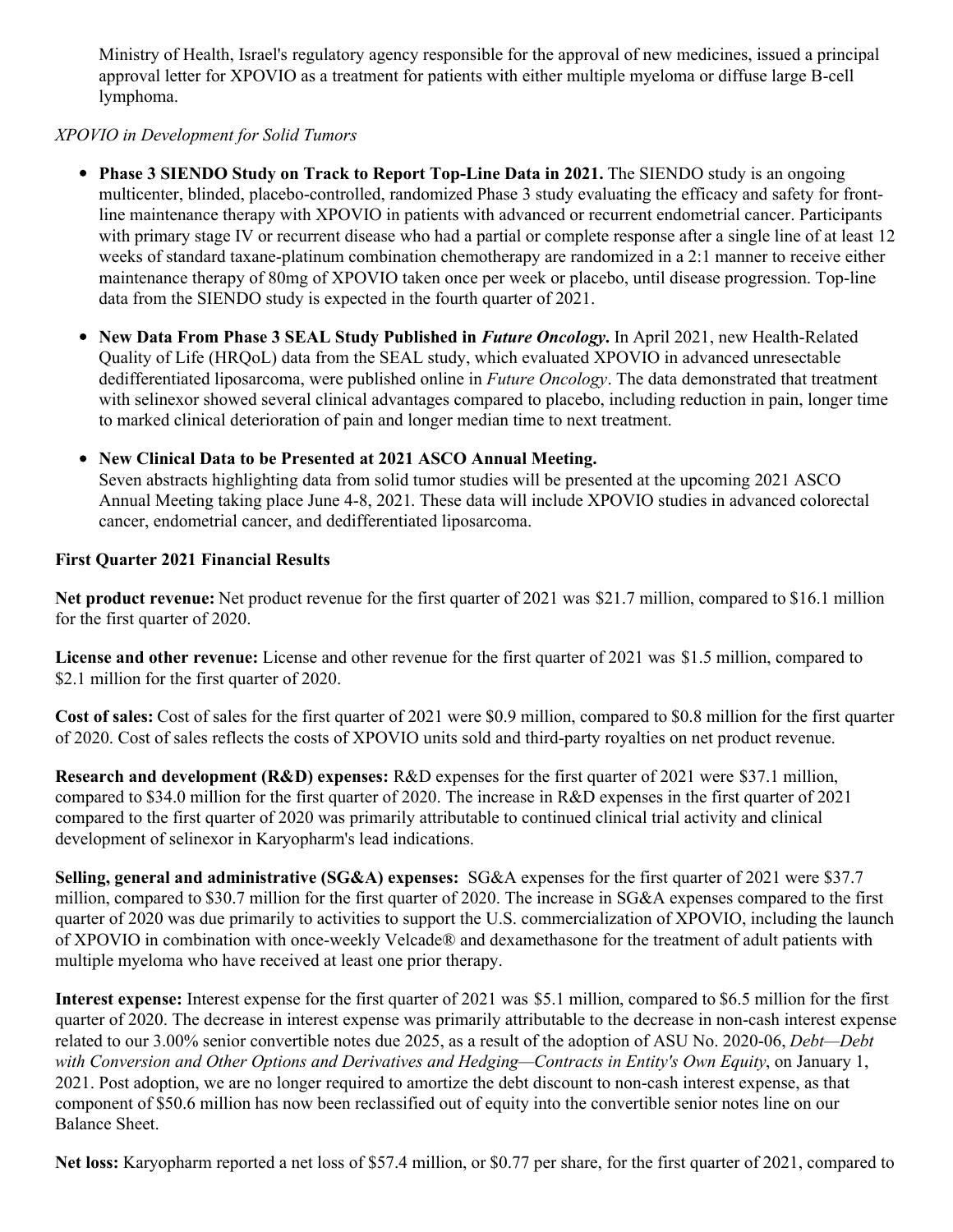a net loss of \$52.9 million, or \$0.78 per share, for the first quarter of 2020. Net loss included non-cash stock-based compensation expense of \$7.4 million and \$5.2 million for the first quarters of 2021 and 2020, respectively.

**Cash position:** Cash, cash equivalents, restricted cash and investments as ofMarch 31, 2021 totaled \$233.6 million, compared to \$276.7 million as of December 31, 2020.

#### **2021 Financial Outlook**

Based on its current operating plans, Karyopharm expects its non-GAAP R&D and SG&A expenses, excluding stockbased compensation expense, for the full-year 2021 to be in the range of \$[280] to \$[300] million. Karyopharm has not reconciled the full year 2021 outlook for non-GAAP R&D and SG&A expenses to full year 2021 outlook for GAAP R&D and SG&A expenses because Karyopharm cannot reliably predict without unreasonable efforts the timing or amount of the factors that substantially contribute to the projection of stock compensation expense, which is excluded from the full year 2021 outlook for non-GAAP R&D and SG&A expenses.

The Company expects that its existing cash, cash equivalents and investments, and the revenue it expects to generate from XPOVIO product sales, as well as revenue generated from its license agreements, will be sufficient to fund its planned operations into late 2022.

## **Non-GAAP Financial Information**

Karyopharm uses a non-GAAP financial measure, including R&D and SG&A expenses, to provide operating expense guidance. Non-GAAP R&D and SG&A expenses exclude stock-based compensation expense. Karyopharm believes this non-GAAP financial measure is useful to investors because it provides greater transparency regarding Karyopharm's operating performance as it excludes non-cash stock compensation expense. This non-GAAP financial measure should not be considered a substitute or an alternative to GAAP R&D and SG&A expenses and should not be considered a measure of Karyopharm's liquidity. Instead, non-GAAP R&D and SG&A expenses should only be used to supplement an understanding of Karyopharm's operating results as reported under GAAP.

## **Conference Call Information**

Karyopharm will host a conference call today, Monday, May 3, 2021, at 8:30 a.m. Eastern Time, to discuss the first quarter 2021 financial results, recent accomplishments, clinical developments and business plans. To access the conference call, please dial (888) 349-0102 (local) or (412) 902-4299 (international) at least 10 minutes prior to the start time and ask to be joined into the Karyopharm Therapeutics call. A live audio webcast of the call will be available under "Events & Presentations" in the Investor section of the Company's website, [http://investors.karyopharm.com/events-presentations](https://c212.net/c/link/?t=0&l=en&o=3149024-1&h=3387814642&u=http%3A%2F%2Finvestors.karyopharm.com%2Fevents-presentations&a=http%3A%2F%2Finvestors.karyopharm.com%2Fevents-presentations). An archived webcast will be available on the Company's website approximately two hours after the event.

## **About XPOVIO® (selinexor)**

XPOVIO is a first-in-class, oral Selective Inhibitor of Nuclear Export (SINE) compound. XPOVIO functions by selectively binding to and inhibiting the nuclear export protein exportin 1 (XPO1, also called CRM1). XPOVIO blocks the nuclear export of tumor suppressor, growth regulatory and anti-inflammatory proteins, leading to accumulation of these proteins in the nucleus and enhancing their anti-cancer activity in the cell. The forced nuclear retention of these proteins can counteract a multitude of the oncogenic pathways that, unchecked, allow cancer cells with severe DNA damage to continue to grow and divide in an unrestrained fashion. Karyopharm received accelerated U.S. Food and Drug Administration (FDA) approval of XPOVIO in July 2019 in combination with dexamethasone for the treatment of adult patients with relapsed refractory multiple myeloma (RRMM) who have received at least four prior therapies and whose disease is refractory to at least two proteasome inhibitors, at least two immunomodulatory agents, and an anti-CD38 monoclonal antibody. NEXPOVIO® (selinexor) has also been granted conditional marketing authorization for adult patients with heavily pretreated multiple myeloma by the European Commission. Karyopharm's supplemental New Drug Application (sNDA) requesting an expansion of its indication to include the treatment for patients with multiple myeloma after at least one prior therapy was approved by the FDA on December 18, 2020. In June 2020, Karyopharm received accelerated FDA approval of XPOVIO for its second indication in adult patients with relapsed or refractory diffuse large B-cell lymphoma (DLBCL), not otherwise specified, including DLBCL arising from follicular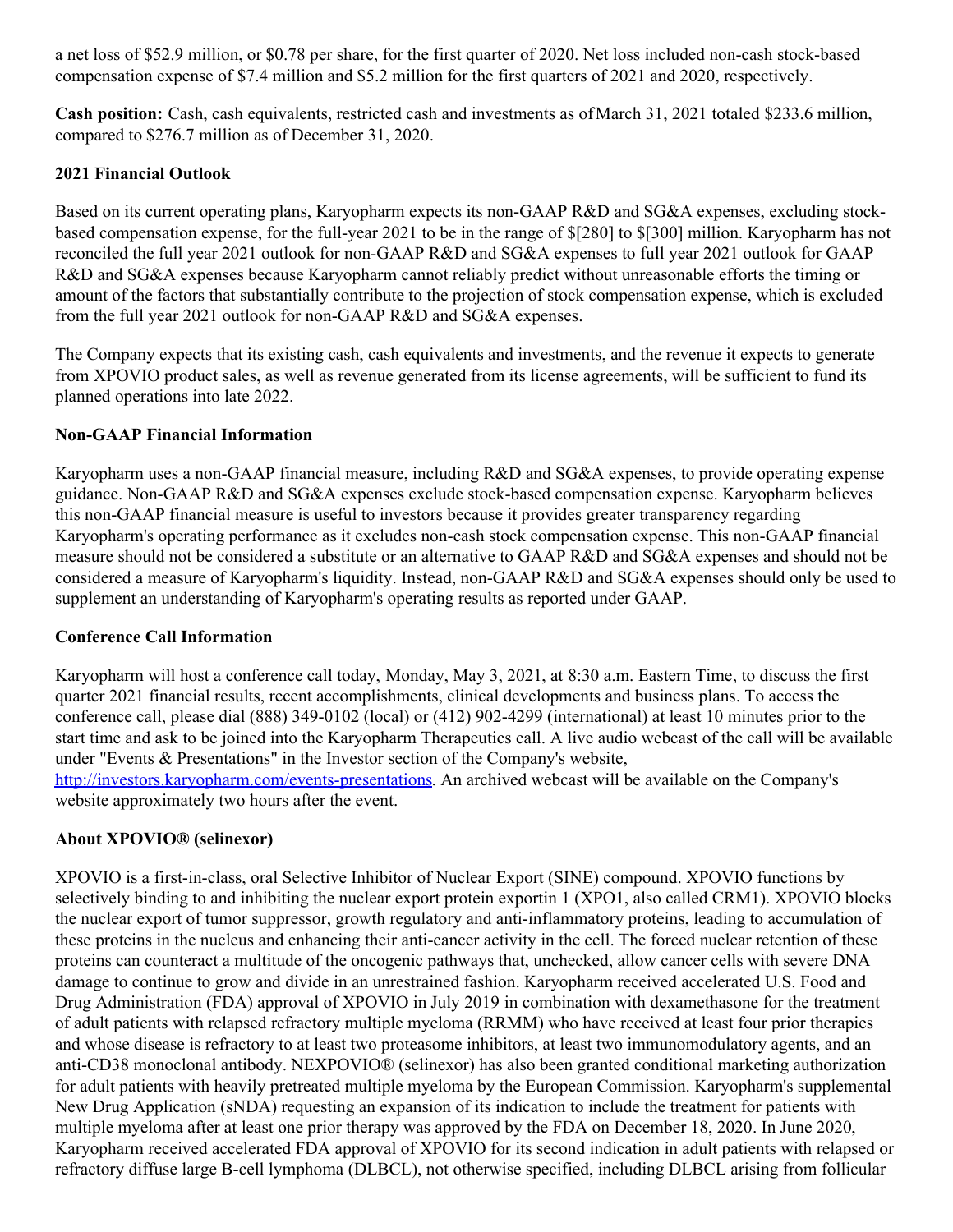lymphoma, after at least 2 lines of systemic therapy. Selinexor is also being evaluated in several other mid-and laterphase clinical trials across multiple cancer indications, including as a potential backbone therapy in combination with approved myeloma therapies (STOMP) and in endometrial cancer (SIENDO), among others. Additional Phase 1, Phase 2 and Phase 3 studies are ongoing or currently planned, including multiple studies in combination with approved therapies in a variety of tumor types to further inform Karyopharm's clinical development priorities for selinexor. Additional clinical trial information for selinexor is available at [www.clinicaltrials.gov](http://www.clinicaltrials.gov).

For more information about Karyopharm's products or clinical trials, please contact the Medical Information department at:

Tel: +1 (888) 209-9326 Email: [medicalinformation@karyopharm.com](mailto:medicalinformation@karyopharm.com)

 $XPOVIO^{\circledR}$  (selinexor) is a prescription medicine approved:

- In combination with bortezomib and dexamethasone for the treatment of adult patients with multiple myeloma who have received at least one prior therapy (XVd).
- In combination with dexamethasone for the treatment of adult patients with relapsed or refractory multiple myeloma who have received at least four prior therapies and whose disease is refractory to at least two proteasome inhibitors, at least two immunomodulatory agents, and an anti–CD38 monoclonal antibody (Xd).
- For the treatment of adult patients with relapsed or refractory diffuse large B–cell lymphoma (DLBCL), not otherwise specified, including DLBCL arising from follicular lymphoma, after at least 2 lines of systemic therapy. This indication is approved under accelerated approval based on response rate. Continued approval for this indication may be contingent upon verification and description of clinical benefit in confirmatory trial(s).

## **SELECT IMPORTANT SAFETY INFORMATION**

## **Warnings and Precautions**

- Thrombocytopenia: Monitor platelet counts throughout treatment. Manage with dose interruption and/or reduction and supportive care.
- Neutropenia: Monitor neutrophil counts throughout treatment. Manage with dose interruption and/or reduction and granulocyte colony–stimulating factors.
- Gastrointestinal Toxicity: Nausea, vomiting, diarrhea, anorexia, and weight loss may occur. Provide antiemetic prophylaxis. Manage with dose interruption and/or reduction, antiemetics, and supportive care.
- Hyponatremia: Monitor serum sodium levels throughout treatment. Correct for concurrent hyperglycemia and high serum paraprotein levels. Manage with dose interruption, reduction, or discontinuation, and supportive care.
- Serious Infection: Monitor for infection and treat promptly.
- Neurological Toxicity: Advise patients to refrain from driving and engaging in hazardous occupations or activities until neurological toxicity resolves. Optimize hydration status and concomitant medications to avoid dizziness or mental status changes.
- Embryo–Fetal Toxicity: Can cause fetal harm. Advise females of reproductive potential and males with a female partner of reproductive potential, of the potential risk to a fetus and use of effective contraception.
- Cataract: Cataracts may develop or progress. Treatment of cataracts usually requires surgical removal of the cataract.

## **Adverse Reactions**

- The most common adverse reactions ( $\geq 20\%$ ) in patients with multiple myeloma who receive XVd are fatigue, nausea, decreased appetite, diarrhea, peripheral neuropathy, upper respiratory tract infection, decreased weight, cataract and vomiting. Grade 3–4 laboratory abnormalities (≥10%) are thrombocytopenia, lymphopenia, hypophosphatemia, anemia, hyponatremia and neutropenia. In the BOSTON trial, fatal adverse reactions occurred in 6% of patients within 30 days of last treatment. Serious adverse reactions occurred in 52% of patients. Treatment discontinuation rate due to adverse reactions was 19%.
- The most common adverse reactions ( $\geq$ 20%) in patients with multiple myeloma who receive Xd are thrombocytopenia, fatigue, nausea, anemia, decreased appetite, decreased weight, diarrhea, vomiting,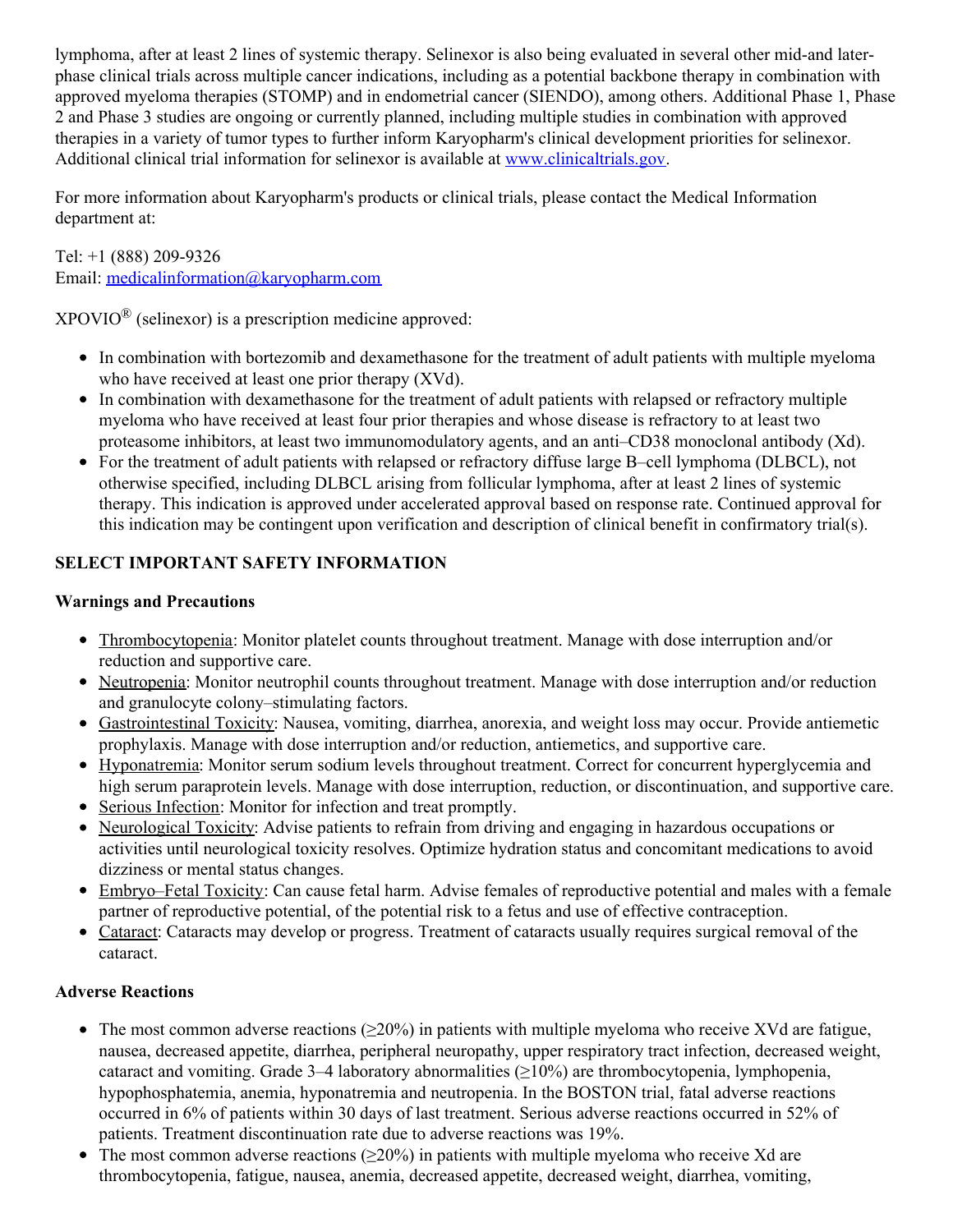hyponatremia, neutropenia, leukopenia, constipation, dyspnea and upper respiratory tract infection. In the STORM trial, fatal adverse reactions occurred in 9% of patients. Serious adverse reactions occurred in 58% of patients. Treatment discontinuation rate due to adverse reactions was 27%.

The most common adverse reactions (incidence  $\geq$ 20%) in patients with DLBCL, excluding laboratory abnormalities, are fatigue, nausea, diarrhea, appetite decrease, weight decrease, constipation, vomiting, and pyrexia. Grade 3–4 laboratory abnormalities (≥15%) are thrombocytopenia, lymphopenia, neutropenia, anemia, and hyponatremia. In the SADAL trial, fatal adverse reactions occurred in 3.7% of patients within 30 days, and 5% of patients within 60 days of last treatment; the most frequent fatal adverse reactions was infection (4.5% of patients). Serious adverse reactions occurred in 46% of patients; the most frequent serious adverse reaction was infection(21% of patients). Discontinuation due to adverse reactions occurred in 17% of patients.

#### **Use In Specific Populations**

Lactation: Advise not to breastfeed.

For additional product information, including full prescribing information, please visit **[www.XPOVIO.com](https://c212.net/c/link/?t=0&l=en&o=3149024-1&h=1960493342&u=http%3A%2F%2Fwww.xpovio.com%2F&a=www.XPOVIO.com).**

#### **To report SUSPECTED ADVERSE REACTIONS, contact Karyopharm Therapeutics Inc. at 1–888–209–9326 or FDA at 1–800–FDA–1088 or [www.fda.gov/medwatch.](https://c212.net/c/link/?t=0&l=en&o=3149024-1&h=1596838285&u=http%3A%2F%2Fwww.fda.gov%2Fmedwatch&a=www.fda.gov%2Fmedwatch.)**

#### **About Karyopharm Therapeutics**

Karyopharm Therapeutics Inc. (NASDAQ: KPTI) is a commercial-stage pharmaceutical company pioneering novel cancer therapies and dedicated to the discovery, development, and commercialization of first-in-class drugs directed against nuclear export for the treatment of cancer and other diseases. Karyopharm's Selective Inhibitor of Nuclear Export (SINE) compounds function by binding with and inhibiting the nuclear export protein XPO1 (or CRM1). Karyopharm's lead compound, XPOVIO® (selinexor), is approved in the U.S. in multiple hematologic malignancy indications, including in combination with Velcade® (bortezomib) and dexamethasone for the treatment of adult patients with multiple myeloma after at least one prior therapy, in combination with dexamethasone for the treatment of adult patients with heavily pretreated multiple myeloma and as a monotherapy for the treatment of adult patients with relapsed or refractory diffuse large B-cell lymphoma. NEXPOVIO® (selinexor) has also been granted conditional marketing authorization in combination with dexamethasone for adult patients with heavily pretreated multiple myeloma by the European Commission. In addition to single-agent and combination activity against a variety of human cancers, SINE compounds have also shown biological activity in models of neurodegeneration, inflammation, autoimmune disease, certain viruses and wound-healing. Karyopharm has several investigational programs in clinical or preclinical development. For more information, please visit [www.karyopharm.com](https://c212.net/c/link/?t=0&l=en&o=3149024-1&h=4272964818&u=http%3A%2F%2Fwww.karyopharm.com%2F&a=www.karyopharm.com).

#### **Forward-Looking Statements**

This press release contains forward-looking statements within the meaning of The Private Securities Litigation Reform Act of 1995. Such forward-looking statements include those regarding Karyopharm's guidance on its 2021 non-GAAP research and development and selling, general and administrative expenses; expectations and plans relating to XPOVIO for the treatment of adult patients with relapsed or refractory multiple myeloma or relapsed or refractory diffuse large B-cell lymphoma; commercialization of XPOVIO or any of its drug candidates and the commercial performance of XPOVIO; submissions to, and the review and potential approval of selinexor by, regulatory authorities, including the Company's regulatory strategy, the anticipated availability of data to support such submissions, timing of such submissions and actions by regulatory authorities and the potential availability of accelerated approval pathways; the expected design of the Company's clinical trials; and the therapeutic potential of and potential clinical development plans for Karyopharm's drug candidates, especially selinexor. Such statements are subject to numerous important factors, risks and uncertainties, many of which are beyond Karyopharm's control, that may cause actual events or results to differ materially from Karyopharm's current expectations. For example, there can be no guarantee that Karyopharm will successfully commercialize XPOVIO; that regulators will grant confirmatory approval in the European Union based on the BOSTON study in adult patients with multiple myeloma; or that any of Karyopharm's drug candidates, including selinexor, will successfully complete necessary clinical development phases or that development of any of Karyopharm's drug candidates will continue. Further, there can be no guarantee that any positive developments in the development or commercialization of Karyopharm's drug candidate portfolio will result in stock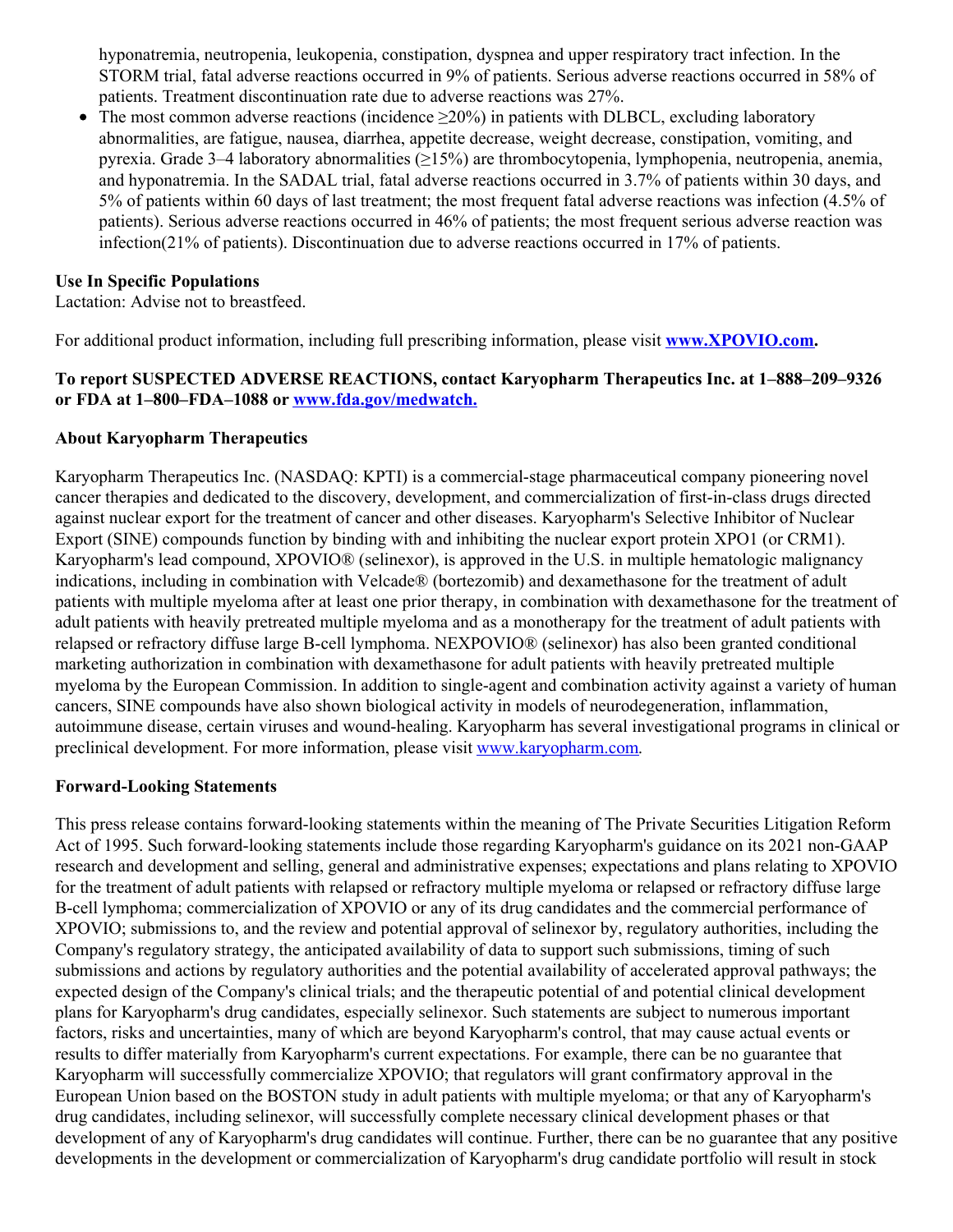price appreciation. Management's expectations and, therefore, any forward-looking statements in this press release could also be affected by risks and uncertainties relating to a number of other factors, including the following: the risk that the COVID-19 pandemic could disrupt Karyopharm's business more severely than it currently anticipates, including by negatively impacting sales of XPOVIO, interrupting or delaying research and development efforts, impacting the ability to procure sufficient supply for the development and commercialization of selinexor or other product candidates, delaying ongoing or planned clinical trials, impeding the execution of business plans, planned regulatory milestones and timelines, or inconveniencing patients; the adoption of XPOVIO in the commercial marketplace, the timing and costs involved in commercializing XPOVIO or any of Karyopharm's drug candidates that receive regulatory approval; the ability to obtain and retain regulatory approval of XPOVIO or any of Karyopharm's drug candidates that receive regulatory approval; Karyopharm's results of clinical trials and preclinical studies, including subsequent analysis of existing data and new data received from ongoing and future studies; the content and timing of decisions made by the U.S. Food and Drug Administration and other regulatory authorities, investigational review boards at clinical trial sites and publication review bodies, including with respect to the need for additional clinical studies; the ability of Karyopharm or its third party collaborators or successors in interest to fully perform their respective obligations under the applicable agreement and the potential future financial implications of such agreement; Karyopharm's ability to enroll patients in its clinical trials; unplanned cash requirements and expenditures; development or regulatory approval of drug candidates by Karyopharm's competitors for products or product candidates in which Karyopharm is currently commercializing or developing; and Karyopharm's ability to obtain, maintain and enforce patent and other intellectual property protection for any of its products or product candidates. These and other risks are described under the caption "Risk Factors" in Karyopharm's Annual Report on Form 10-K for the year ended December 31, 2020, which was filed with the Securities and Exchange Commission (SEC) on February 24, 2021, and in other filings that Karyopharm may make with the SEC in the future. Any forward-looking statements contained in this press release speak only as of the date hereof, and, except as required by law, Karyopharm expressly disclaims any obligation to update any forward-looking statements, whether as a result of new information, future events or otherwise.

XPOVIO® and NEXPOVIO® are registered trademarks of Karyopharm Therapeutics Inc. Velcade® is a registered trademark of Takeda Pharmaceutical Company Limited.

#### **KARYOPHARM THERAPEUTICS INC. CONDENSED CONSOLIDATED STATEMENTS OF OPERATIONS (unaudited) (in thousands, except per share amounts)**

|                                     |              | <b>Three Months Ended</b><br>March 31, |  |  |  |
|-------------------------------------|--------------|----------------------------------------|--|--|--|
|                                     | 2021         | 2020                                   |  |  |  |
| Revenues:                           |              |                                        |  |  |  |
| Product revenue, net                | \$<br>21,731 | \$<br>16,061                           |  |  |  |
| License and other revenue           | 1,529        | 2,077                                  |  |  |  |
| Total revenues                      | 23,260       | 18,138                                 |  |  |  |
| Operating expenses:                 |              |                                        |  |  |  |
| Cost of sales                       | 933          | 819                                    |  |  |  |
| Research and development            | 37,050       | 33,997                                 |  |  |  |
| Selling, general and administrative | 37,650       | 30,678                                 |  |  |  |
| Total operating expenses            | 75,633       | 65,494                                 |  |  |  |
| Loss from operations                | (52, 373)    | (47, 356)                              |  |  |  |
| Other income (expense):             |              |                                        |  |  |  |
| Interest income                     | 264          | 975                                    |  |  |  |
| Interest expense                    | (5,095)      | (6,509)                                |  |  |  |
| Other (expense) income, net         | (61)         | 25                                     |  |  |  |
| Total other expense, net            | (4,892)      | (5,509)                                |  |  |  |
| Loss before income taxes            | (57,265)     | (52, 865)                              |  |  |  |
| Income tax provision                | (149)        | (66)                                   |  |  |  |